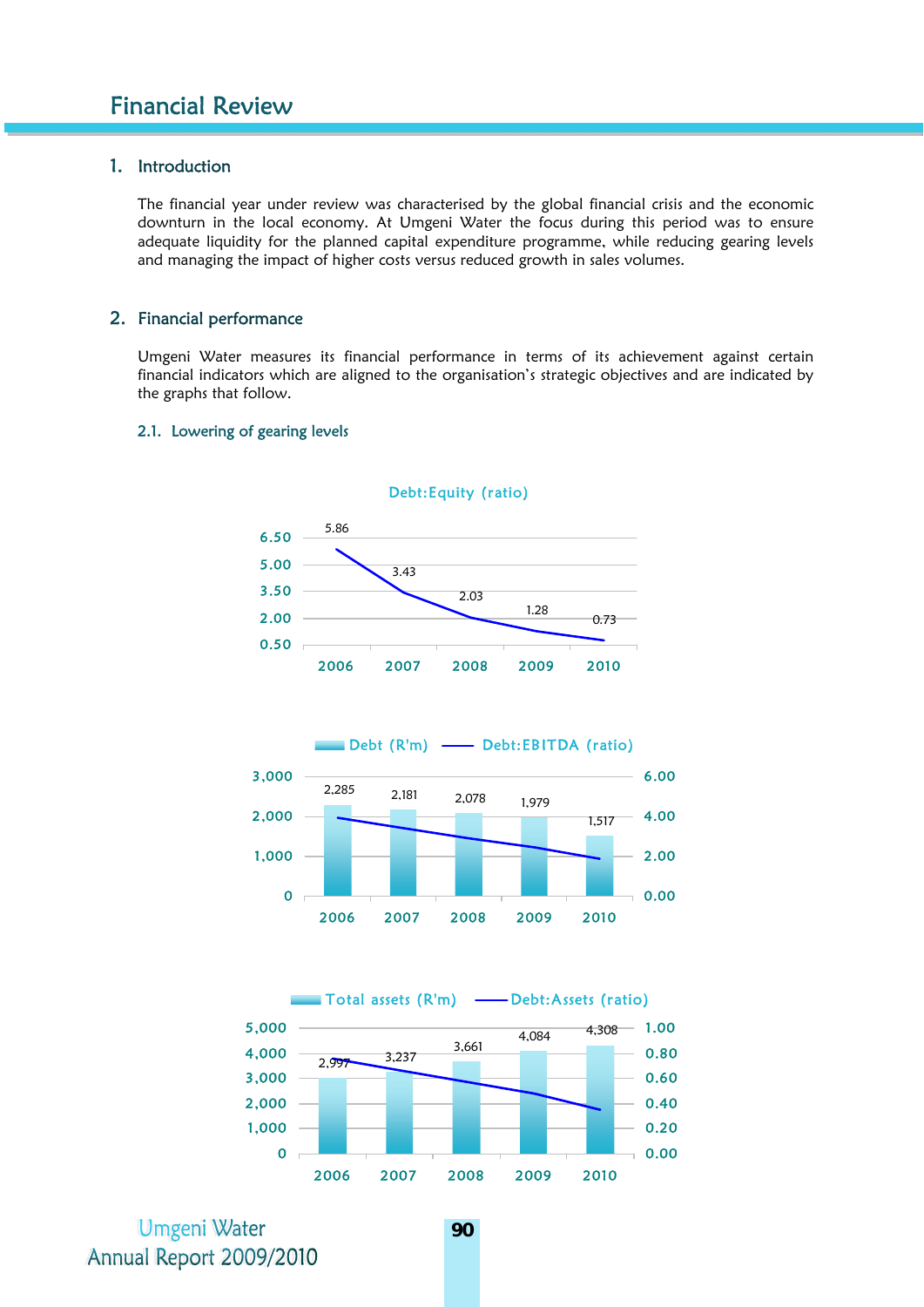# 2.2. Strength of operating cash flows



Cash flows from operations (R'm)

## 2.3. Positive operating performance



Profit for the year (R'm)



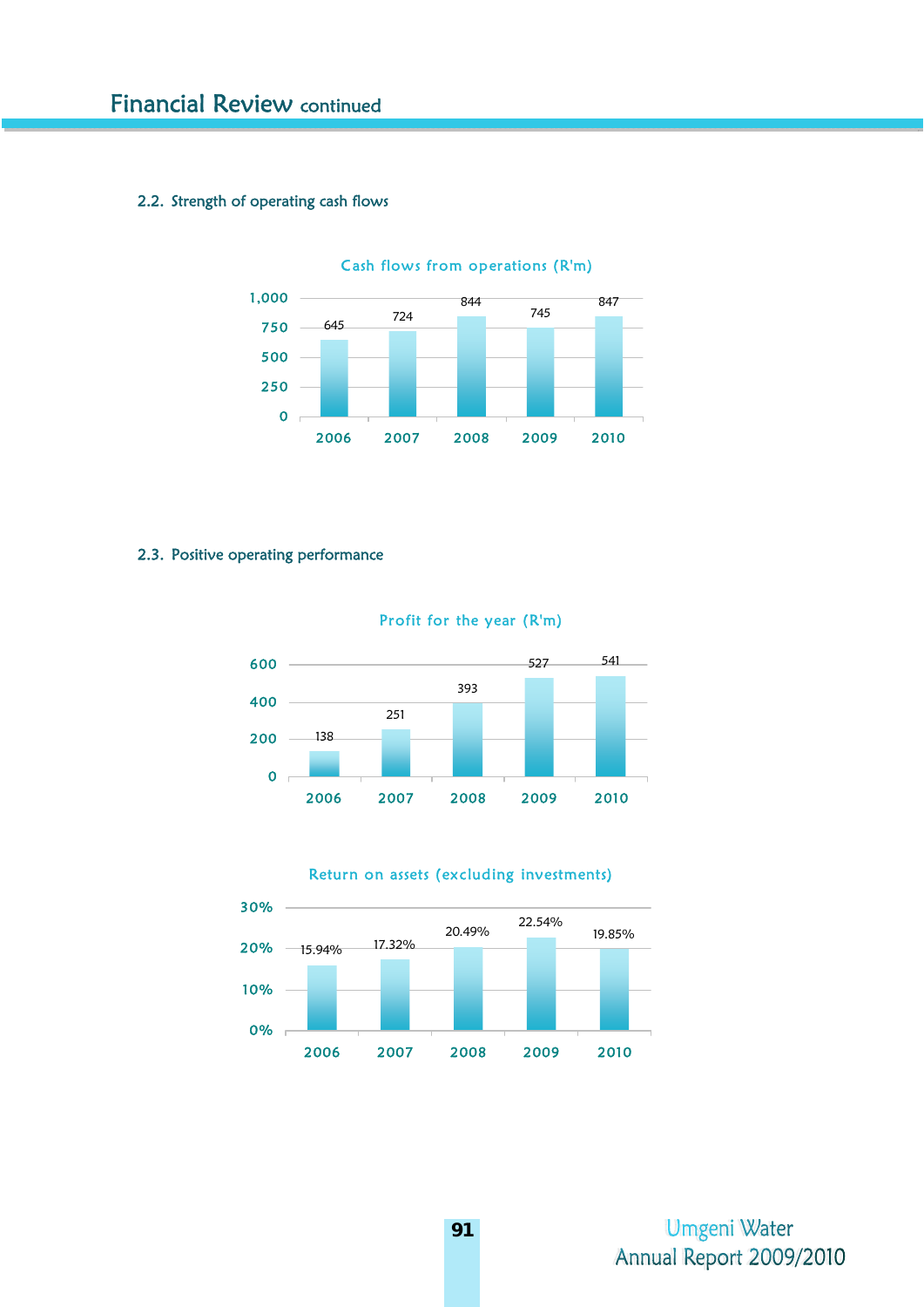# 3. Operating performance

# 3.1. Key indicators of the group's operating performance

|                                          | Stoup operating performance |                |       |  |  |
|------------------------------------------|-----------------------------|----------------|-------|--|--|
|                                          | 2010                        | %              | 2009  |  |  |
|                                          | R'm                         | change         | R'm   |  |  |
| Revenue                                  | 1,633                       | 9              | 1,493 |  |  |
| Water                                    | 1,374                       | 9              | 1,260 |  |  |
| Wastewater                               | 44                          | 5              | 42    |  |  |
| Section 30/Other activities              | 215                         | 13             | 191   |  |  |
| Cost of sales                            | (621)                       | 14             | (545) |  |  |
| Water                                    | (417)                       | 13             | (370) |  |  |
| Wastewater                               | (27)                        | $\overline{4}$ | (26)  |  |  |
| Section 30/Other activities              | (177)                       | 19             | (149) |  |  |
| <b>Gross profit</b>                      | 1,012                       | $\overline{7}$ | 948   |  |  |
| Other income                             | 9                           | (72)           | 32    |  |  |
| Other operating and administration costs | (403)                       | 19             | (338) |  |  |
| <b>Profit from operations</b>            | 618                         | (4)            | 642   |  |  |
| Net finance costs                        | (80)                        | (31)           | (116) |  |  |
| Share of profit from associate           | 3                           | 200            | 1     |  |  |
| Profit for the year                      | 541                         | 3              | 527   |  |  |

#### Group operating performance

## Business segment operating profit

|                             | 2010 | %      | 2009            |
|-----------------------------|------|--------|-----------------|
|                             | R'm  | change | R <sup>th</sup> |
| Bulk                        | 584  | (3)    | 603             |
| Wastewater                  | 15   |        | 14              |
| Section 30/Other activities | 19   | (24)   | 25              |
| <b>Operating profit</b>     | 618  |        | 642             |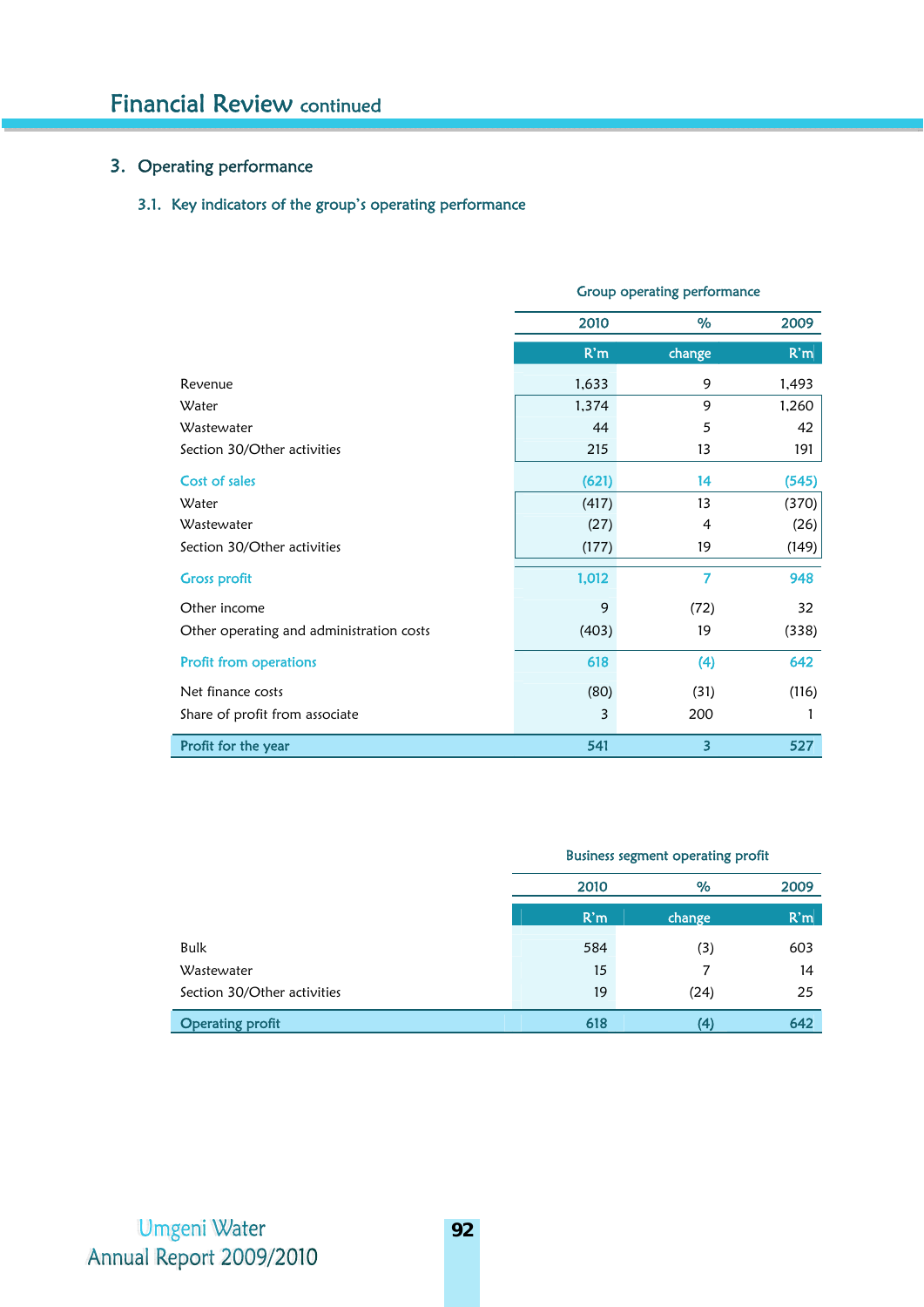#### 3.2. Analysis of year on year changes

The revenue growth in bulk water is due to the 6.5% tariff increase and a 2.4% volume increase. The growth in section 30 activities arises primarily from work undertaken by Umgeni Water as an implementing agent for water infrastructure projects on behalf of the Department of Water Affairs.

The increase in the direct costs of production continues to be driven primarily by above inflation increases in energy, maintenance, and staff costs. As a result the gross profit margins reduced from 64% to 62%.

The reduction in sundry income is mainly attributable to the prior year recovery, from the Department of Water Affairs, of above average dam maintenance costs.

The significant increase in other operating and administration costs is as a result of the inclusion in the prior year of the reversal of a financial impairment and the profit on sale of property amounting to approximately R38m.

The 31% reduction in net finance costs is derived primarily from lower interest paid due to the reduction of debt and the increase in the amount of borrowing costs capitalised to work in progress.

In summary the increase in revenue combined with the reduction in net finance costs has enabled Umgeni Water to absorb the above inflation cost increases and still achieve R541m profit for the year which is 3% higher than the prior year.

#### 3.3. Bulk water volume sales analysis

Total volume growth at 2.4% was negatively impacted on by the water demand management initiatives undertaken by Umgeni Water's major customer eThekwini Metropolitan Municipality which reflected a 0.9% growth in volume sales while the remaining areas achieved a 7.8% increase due to the expansion of services into such areas.

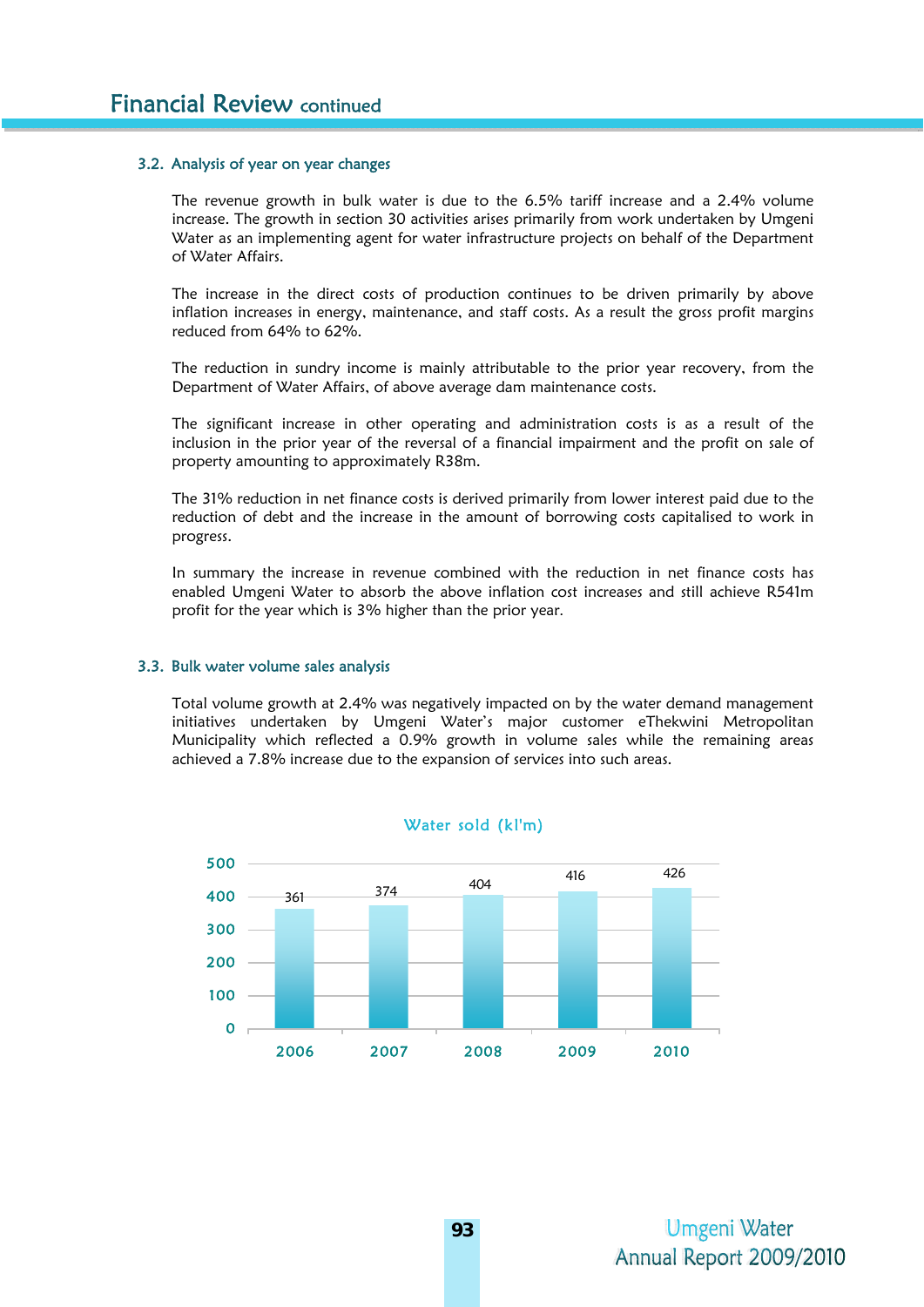# Financial Review continued

|               | Volume by customer and % change |                         |      |                         |      |                       |                |                         |                |                          |
|---------------|---------------------------------|-------------------------|------|-------------------------|------|-----------------------|----------------|-------------------------|----------------|--------------------------|
|               | 2006                            |                         | 2007 |                         | 2008 |                       | 2009           |                         | 2010           |                          |
|               | kl'm                            | $\frac{9}{6}$<br>change | kl'm | $\frac{9}{6}$<br>change | kl'm | $\%$<br>change        | kl'm           | $\frac{9}{6}$<br>change | kl'm           | $\%$<br>change           |
| eThekwini     | 290                             | 2.3                     | 299  | 3.1                     | 315  | 5.4                   | 326            | 3.5                     | 329            | 0.9                      |
| Msunduzi      | 51                              | 2.9                     | 52   | 2.0                     | 58   | 11.5                  | 56             | (3.4)                   | 58             | 3.6                      |
| uMgungundlovu | 7                               | 7.2                     | 8    | 14.3                    | 9    | 12.5                  | 11             | 22.2                    | 11             |                          |
| Siza          | 3                               | 1.1                     | 3    | $\tilde{\phantom{a}}$   | 4    | 33.3                  | $\overline{4}$ | $\tilde{\phantom{a}}$   | $\overline{4}$ |                          |
| Ugu           | 4                               | (11.9)                  | 5    | 25.0                    | 6    | 20.0                  | 6              | $\tilde{\phantom{a}}$   | 8              | 33.3                     |
| iLembe        | 2                               | 8.8                     | 3    | 50.0                    | 8    | 166.7                 | 9              | 12.5                    | 12             | 33.3                     |
| Sisonke       | 1                               | 10.1                    |      | $\tilde{\phantom{a}}$   | 1    | $\overline{a}$        |                | $\tilde{\phantom{a}}$   | 1              |                          |
| Other         | 3                               | (0.8)                   | 3    | $\tilde{\phantom{a}}$   | 3    | $\tilde{\phantom{a}}$ | 3              | $\tilde{\phantom{a}}$   | 3              | $\overline{\phantom{a}}$ |
| <b>Total</b>  | 361                             | 2.5                     | 374  | 3.6                     | 404  | 8.0                   | 416            | 3.0                     | 426            | 2.4                      |

kl'm: kilolitres million

ľ

## 3.4. Bulk water cost per kilolitre

The average cost of bulk water increased by 7%, from R1.90 to R2.03 per kilolitre. The main cost drivers are energy, maintenance, impairments and staff costs.



## Cost per kl of bulk water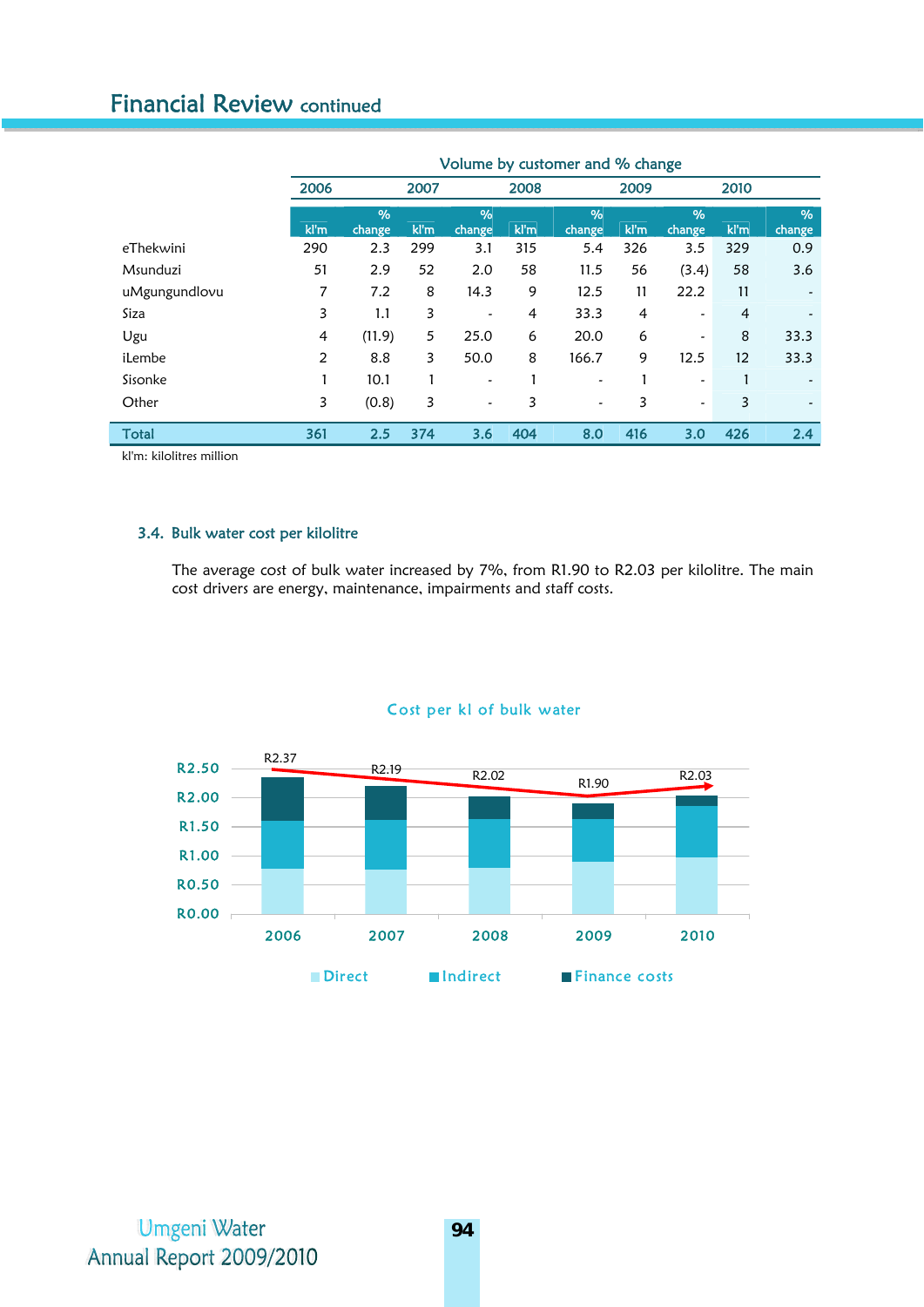# 4. Bulk water tariff

Umgeni Water's tariff methodology is cash flow based and assumes tariff increases linked to CPI, thus ensuring that the tariff is constant in real terms while allowing for the repayment of debt and infrastructure funding requirements.

Over the last five years Umgeni Water's tariff increases have been well within the SARB targeted CPI band of 3%-6%. The tariff increase for the next financial year, effective 1 July 2010, has been approved at 6.2%.



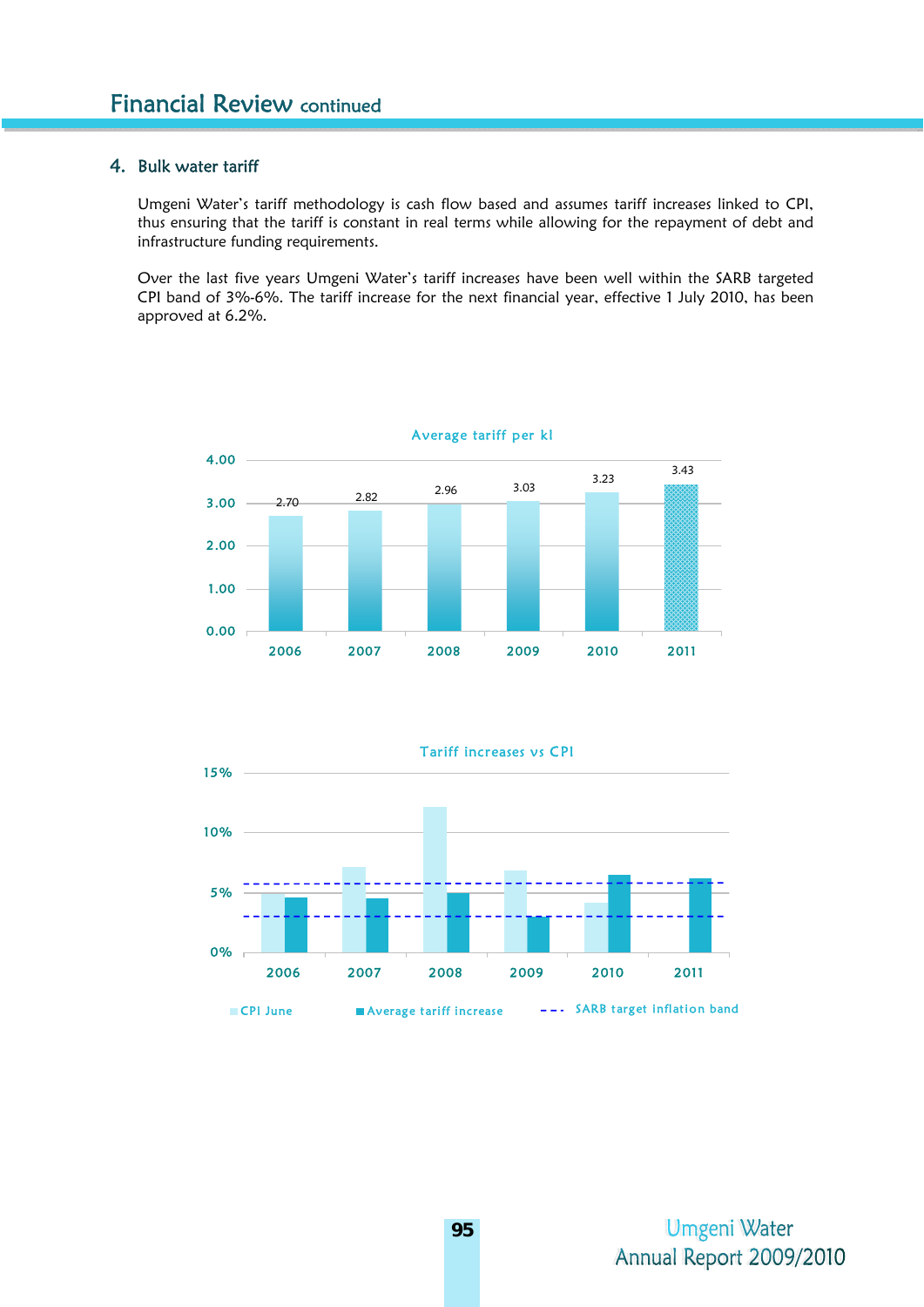# 5. Cash flow analysis

In the last five years, Umgeni Water has generated cash in excess of R600m per annum from its operating activities. The cash resources have been used primarily to repay debt and to fund capital expenditure.

During the year under review Umgeni Water realised R847m cash from operations which represents an increase of R102m on the prior year. The increase is mostly attributable to working capital changes. The net cash from operating activities was utilised as follows: R310m in investing activities and R560m in financing activities. Cash used in financing activities consisted of R1,086m debt repayment, R600m from a new bond issue, R41m placed in financial investments and R32m net interest paid.



#### Utilisation of cash flows from operations (R'm)

# 6. Capital projects

The Capital Expenditure Programme for the next five years has been reviewed in terms of the organisation's commitment to the elimination of potable water backlogs and is estimated at R3 billion. The funding requirements are discussed below under Debt Management.

During the year Umgeni Water's capital expenditure totalled R334m (2009: R237m) and work in progress including interest capitalised as at 30 June amounted to R341m (2009: R250m). A total of R244m (2009: R46m) projects were commissioned in the current year. Details of the projects can be found in note 8.2 of the annual financial statements.

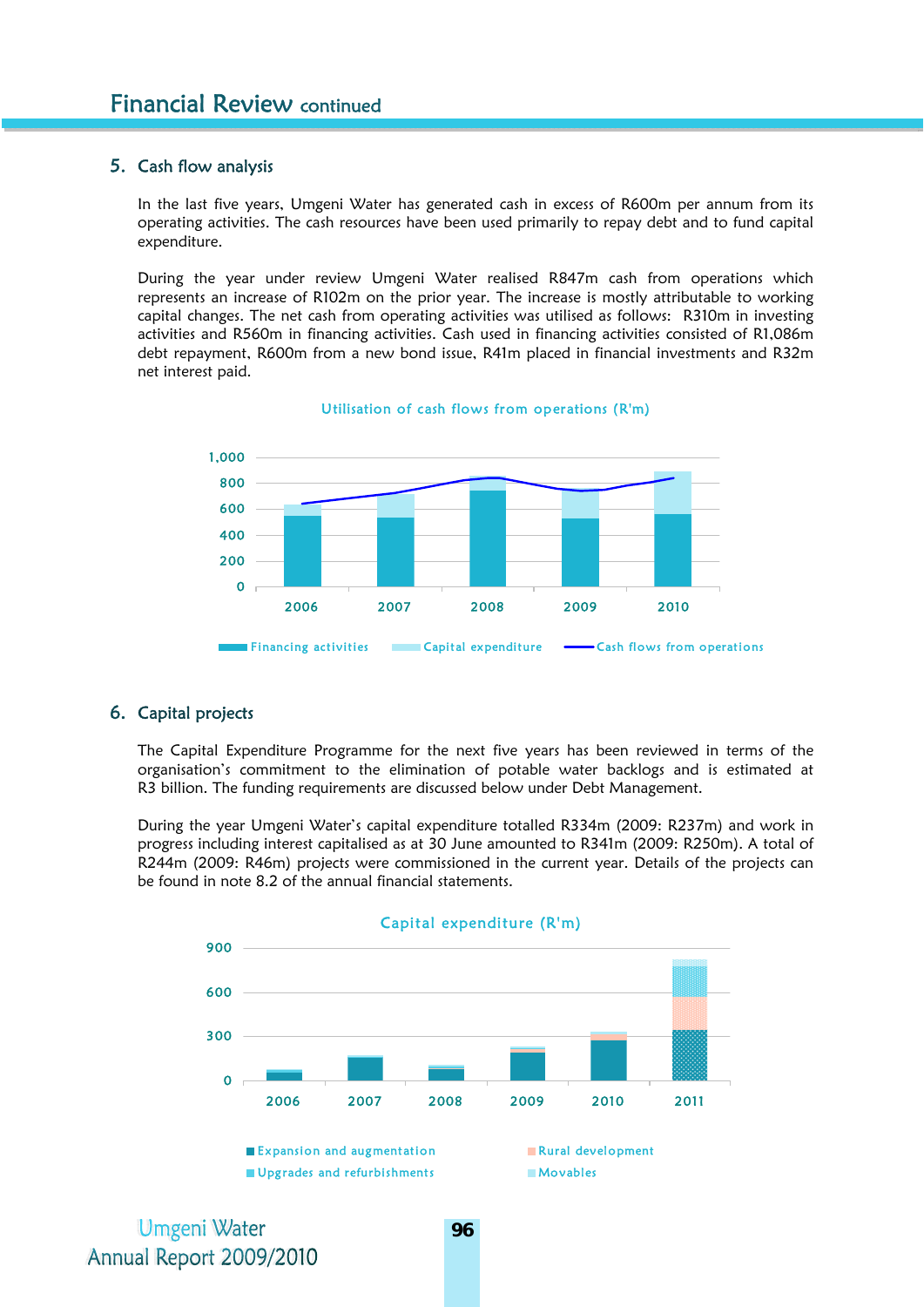# 7. Debt management

Debt Management is a key focus area at Umgeni Water and is integral to the delivery of sustainable financial business solutions. The Board approved an optimal target gearing ratio of 0.70 which was achieved in the current year due primarily to the reduction in debt levels as indicated below.

|                     | 2010  | 2009  |
|---------------------|-------|-------|
|                     | R'm   | R'm   |
| Long-term debt      | 1,400 | 918   |
| Short-term debt     | 117   | 1,061 |
| <b>Total Debt</b>   | 1,517 | 1,979 |
| Decrease in Funding | (462) | (100) |

Umgeni Water strives to maintain an optimal level of 70% fixed to 30% floating interest rate which was successfully met as at 30 June 2010.

The gross weighted average cost of capital decreased to 9.50% (2009: 12.52%) due primarily to the repayment of the UG65 bond which had an effective interest rate of 15.50%.

#### 7.1. Main funding changes

#### Redemption of the UG65 bond

On 01 June 2010, the UG65 bond was redeemed at its nominal value of R973m. There was sufficient liquidity to meet the repayment amount as a result of the matching assets in the bond redemption portfolio.

#### New bond issue UG21

The R600m UG21 fixed rate bond was issued in March 2010 under the newly established Domestic Medium Term Note (DMTN) programme. The bond, which pays a coupon of 10.70% semi-annually and has an 11 year maturity, will be used towards the funding of the organisation's capital expenditure requirements.

#### 7.2. Funding requirements

Umgeni Water will continue to fund its requirements in the most cost-effective way while diversifying its sources of funding.

Umgeni Water's funding plans encompass:

- Issuing new bonds for long term funding requirements;
- Using commercial paper for short to medium-term needs;
- **Utilising development funding; and**
- Bank loans for short to medium-term needs.

Detailed cash flow forecasts have been prepared for the next five years, taking into account the group's R3 billion planned capital expenditure.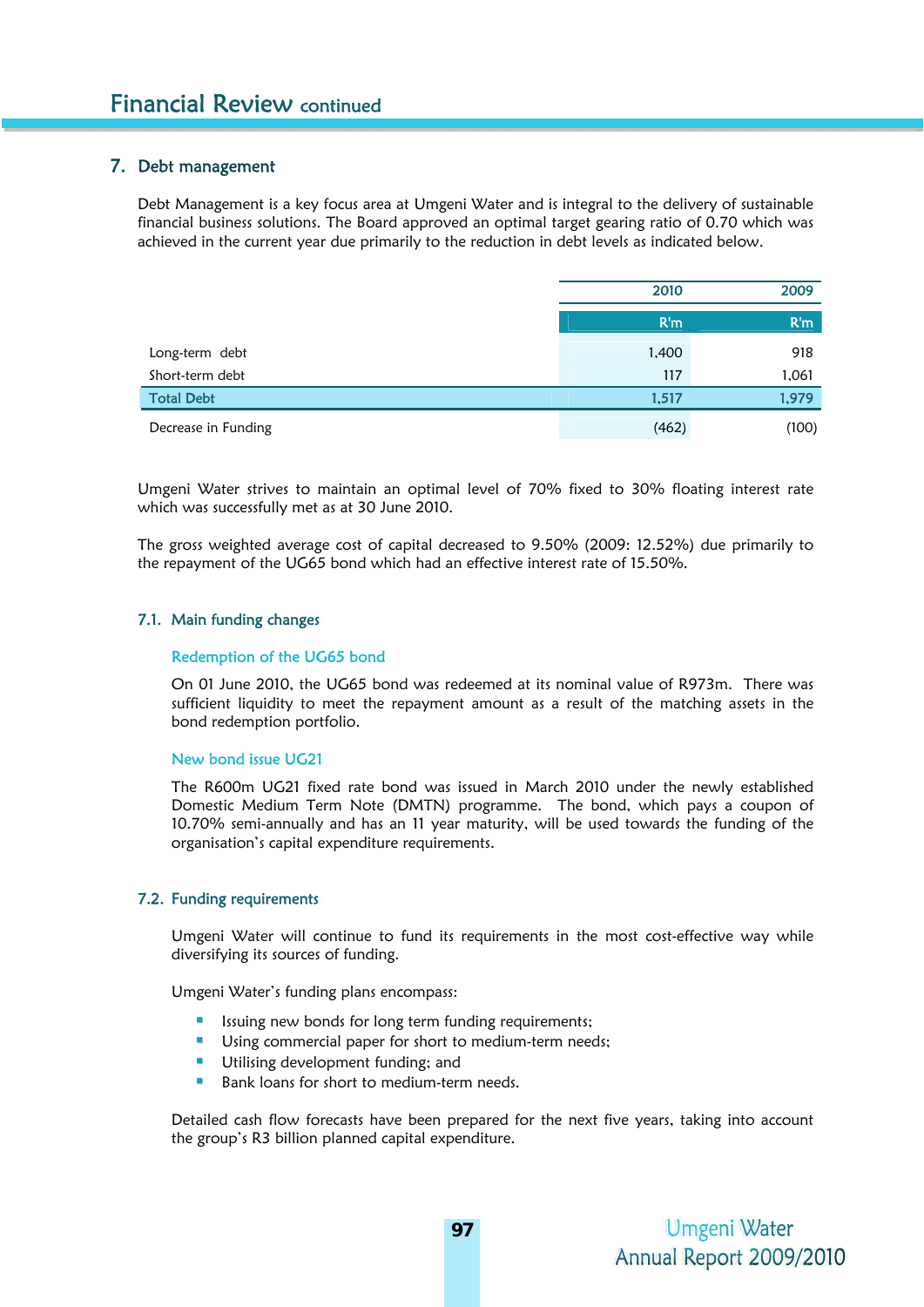| <b>Funding requirements</b>                     | Short-term |       | Medium-term |       | Long-term |
|-------------------------------------------------|------------|-------|-------------|-------|-----------|
| <b>Financial year</b>                           | 2011       | 2012  | 2013        | 2014  | 2015      |
|                                                 | R'm        | R'm   | R'm         | R'm   | R'm       |
| Operational cash flows                          | 682        | 658   | 700         | 774   | 821       |
| Capex (escalated)                               | (816)      | (712) | (509)       | (497) | (494)     |
| Net operating cash flow (shortfall) after Capex | (134)      | (54)  | 191         | 277   | 327       |
| Refinance - capital                             | (113)      | (119) | (121)       | (108) | (112)     |
| Refinance - finance costs                       | (84)       | (88)  | (88)        | (75)  | (54)      |
| <b>Annual funding requirements</b>              | (331)      | (261) | (18)        | 94    | 161       |
| Cumulative incremental funding requirement      | (331)      | (592) | (610)       | (516) | (355)     |

The funding requirements in the short to medium-term will be covered primarily from the existing financial investments and a proposed loan from a Developmental Funding Institution. Details of the various sources of funding available to Umgeni Water can be found in note 28 of the annual financial statements.

## 7.3. Borrowing limits

The borrowing limits for the period 2009 to 2011 have been approved by National Treasury with the concurrence of the Minister of Water and Environmental Affairs. The borrowing limit is applicable to the value of gross borrowings, collateral and guarantees exposure and may not exceed the approved unconditional limit.

|      | Unconditional | Conditional | Total borrowing limit |
|------|---------------|-------------|-----------------------|
|      | R'm           | R'm         | R'm                   |
| 2009 | 2.300         | 500         | 2,800                 |
| 2010 | 2,800         | -           | 2,800                 |
| 2011 | 1.800         | 1.000       | 2.800                 |

Utilisation of the borrowing limit as at 30 June 2010 was as follows:

|                           | R'm   |
|---------------------------|-------|
| Actual gross borrowings:  | 1.517 |
| Collateral and guarantees |       |
| Borrowing limit:          | 2,800 |
| Under utilisation:        | 1.282 |

# 7.4. Credit rating

Umgeni Water's national credit ratings as issued by Fitch Ratings Agency are reflected at AA+ (long-term) and F1+ (short-term).

Umgeni Water's credit rating is underpinned by the strength of its operating cash flows. Risk management strategies in terms of protecting operating cash flows is via anticipating adverse market and business conditions, continuous monitoring and devising strategies to counteract the negative impact thereof.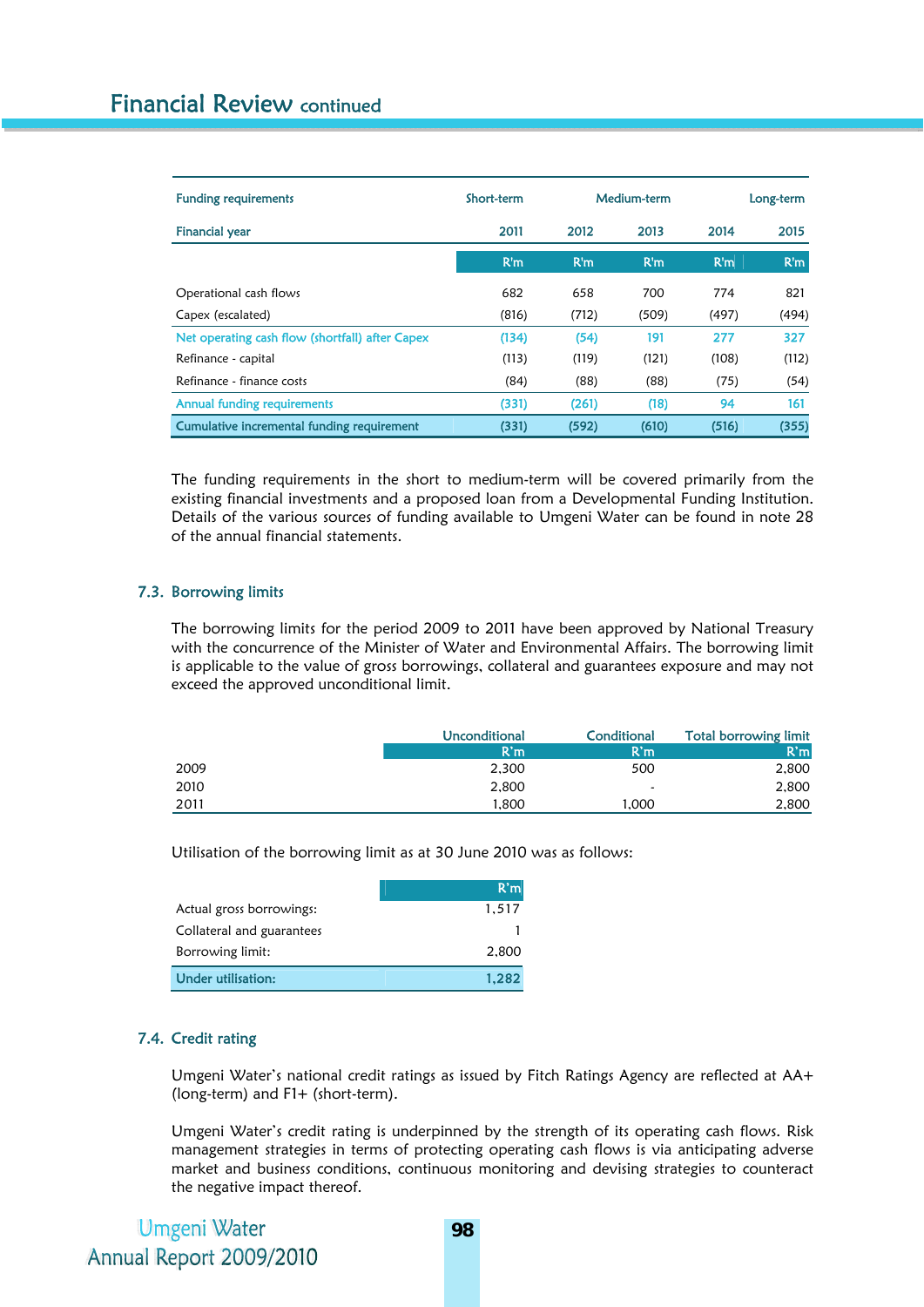# 8. Investments

The total financial investments in the current year reflect a net reduction of R39m to R1,197m. This is mainly attributable to the maturity of the UG65 redemption assets which was partly offset by the investment of the R600m proceeds from the UG21 bond.



# 9. Retirement benefit obligations

# Defined benefit pension plan

The group's retirement benefit plan is in a net under funded position of R51m (2009: R79m) and a net liability of R12m has been reflected in the balance sheet in order to account for this position. Further details are disclosed in the notes to the annual financial statements.

#### Retirement medical aid

This scheme is currently unfunded and the group has recognised its full past service liability in the balance sheet at the actuarial valuation of R177m (2009: R153m). It is management's intention to transfer this liability off balance sheet and adequate provision has been made in the group's funding requirements for the transfer of the necessary funds.

# 10. Financial risks

As in most companies, Umgeni Water is faced with financial risks that need to be effectively managed in order to ensure that any negative impact on the group's financial performance and position is minimised.

The major risks and mitigating strategies are analysed in note 28 on financial risk management to the annual financial statements.